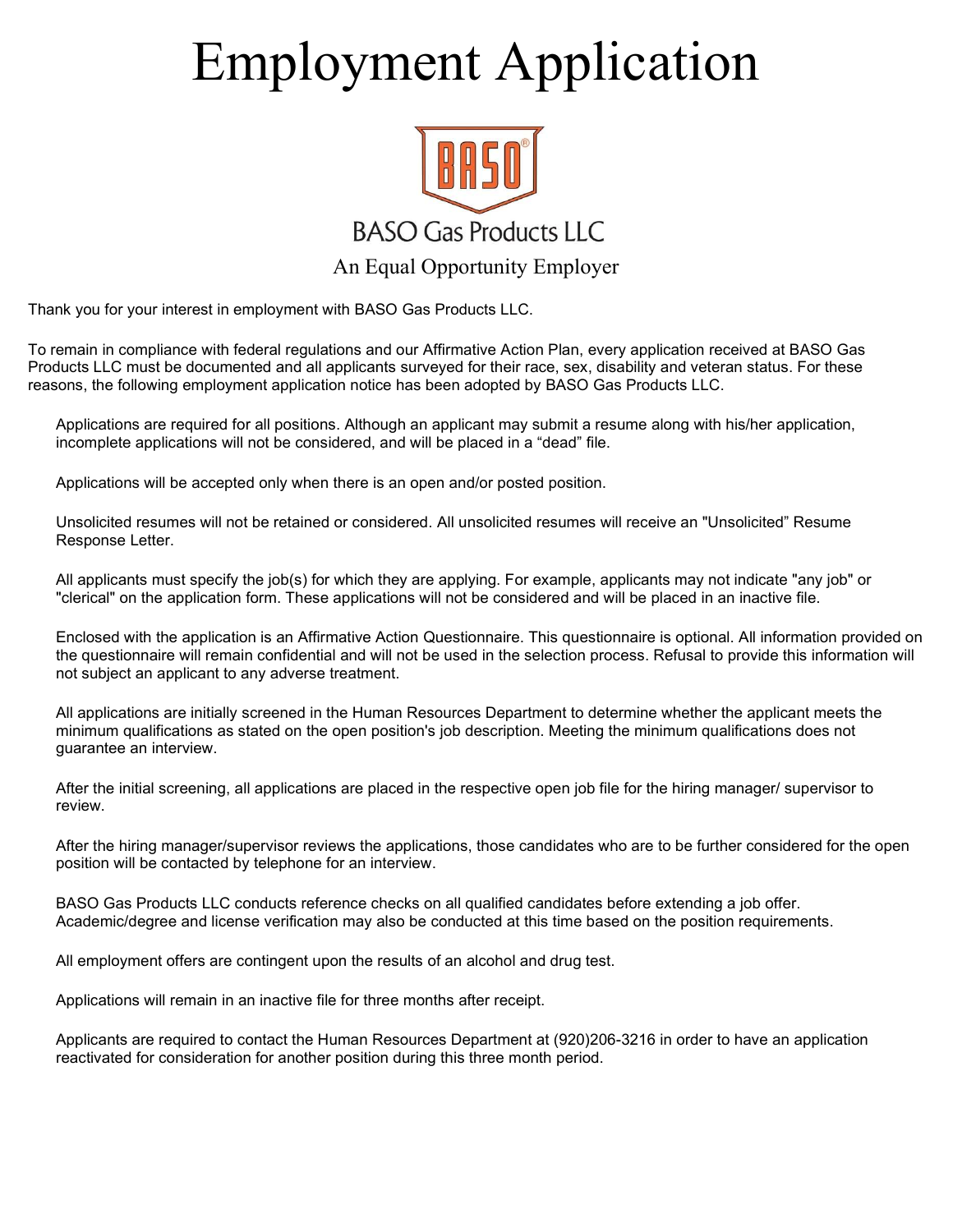### PERSONAL INFORMATION

| Name(Last, First, Middle)                                                     |                     |                                    |     |                                                          |       | Social Security No. |                 |
|-------------------------------------------------------------------------------|---------------------|------------------------------------|-----|----------------------------------------------------------|-------|---------------------|-----------------|
| <b>Present Address</b>                                                        | (Street)            | (City)                             |     | (State)                                                  | (Zip) | Telephone No.       |                 |
| <b>Permanent Address</b>                                                      | (Street)            | (City)                             |     | (State)                                                  | (Zip) | Telephone No.       |                 |
| U.S.<br>Citizen                                                               | Registered<br>Alien |                                    |     | If Registered Alien, Type of VISA and Registration No.   |       |                     |                 |
| Have you previously applied or worked here under<br>Johnson Controls or BASO? |                     | $\Box$<br>N <sub>o</sub><br>$\Box$ | Yes | If yes, please explain, including approximate detail(s). |       |                     |                 |
| Position(s) applying for in order of preference<br>ı.                         |                     | ۷.                                 |     |                                                          |       | Date Available:     | Salary Expected |

# EDUCATION (Include U.S. Military)

|                 |          | From<br>Mo./Yr. | To<br>Mo./Yr. | Did you Grad?<br>Grade Pt. Ave. | Course take or Degree Received |
|-----------------|----------|-----------------|---------------|---------------------------------|--------------------------------|
| High School     | Name     |                 |               | $\Box$ Yes $\Box$ No            |                                |
|                 | Location |                 |               | Ave. or Rank                    |                                |
| College         | Name     |                 |               | $\Box$ Yes $\Box$ No            |                                |
|                 | Location |                 |               | Ave. or Rank                    |                                |
| Technical       | Name     |                 |               | $\Box$ Yes $\Box$ No            |                                |
|                 | Location |                 |               | Ave. or Rank                    |                                |
| U.S. Military   | Name     |                 |               | $\Box$ Yes $\Box$ No            |                                |
|                 | Location |                 |               | Ave. or Rank                    |                                |
| Graduate School | Name     |                 |               | $\Box$ Yes $\Box$ No            |                                |
|                 | Location |                 |               | Ave. or Rank                    |                                |
| Other           | Name     |                 |               | $\Box$ Yes $\Box$ No            |                                |
|                 | Location |                 |               | Ave. or Rank                    |                                |

## ACHIEVEMENTS/ORGANIZATIONS/SKILLS

| Scholastic honors, scholarships and memberships in clubs, organizations or other groups such as professional societies, school, civic or athletic participation. (Please<br>note past or present and offices held, or any leadership experiences.) |
|----------------------------------------------------------------------------------------------------------------------------------------------------------------------------------------------------------------------------------------------------|
|                                                                                                                                                                                                                                                    |
|                                                                                                                                                                                                                                                    |
| Please list technical and professional certifications and briefly describe any skills, abilities or related experiences (include hobbies, interests, patents, publications. Etc.)                                                                  |
|                                                                                                                                                                                                                                                    |

# GENERAL INFORAMTION

| To what extent are you willing to travel? |            | How did you learn of this Opening?   |  |       |
|-------------------------------------------|------------|--------------------------------------|--|-------|
| Do you have any relatives in our          | $\Box$ Yes | If yes, give and name and occupation |  |       |
| employment?                               | $\Box$ No  |                                      |  |       |
| In case of emergency, notify              |            |                                      |  |       |
| Name                                      |            | Address                              |  | Phone |
|                                           |            |                                      |  |       |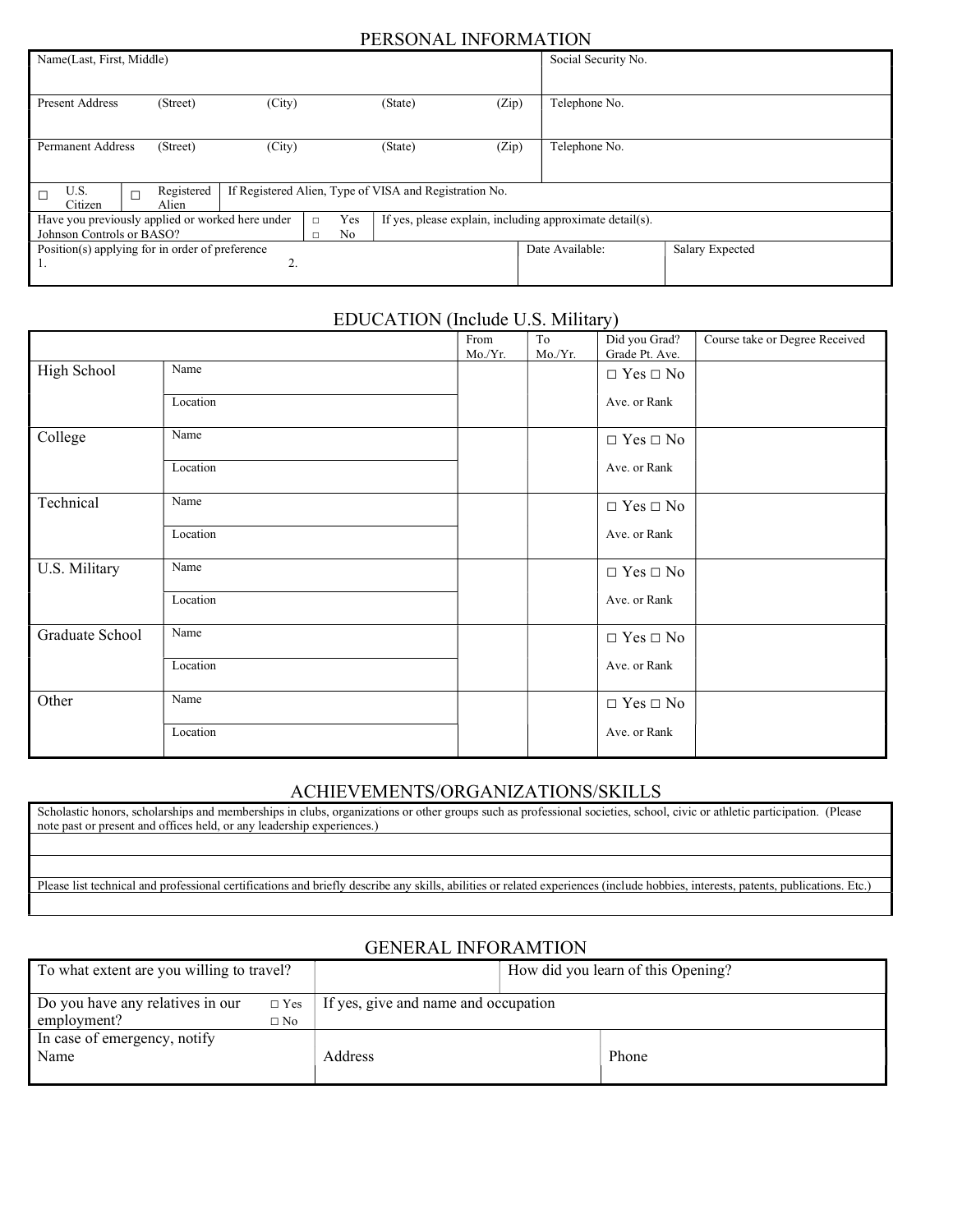# Work Experience (Include U.S. Military)

|                                                              |                   |               | Start with the last or present employer. COMPLETE ALL SECTIONS BELOW, however you may omit duties and responsibilities if resume is submitted. |                     |
|--------------------------------------------------------------|-------------------|---------------|------------------------------------------------------------------------------------------------------------------------------------------------|---------------------|
| Employer                                                     | Position Title(s) | Supervisor(s) | <b>Duties Responsibilities</b>                                                                                                                 | Dates/Salary        |
| Name                                                         |                   |               |                                                                                                                                                | From                |
|                                                              |                   |               |                                                                                                                                                |                     |
| Phone No.                                                    |                   |               |                                                                                                                                                | To                  |
|                                                              |                   |               |                                                                                                                                                |                     |
| Address                                                      |                   |               |                                                                                                                                                | <b>Start Salary</b> |
|                                                              |                   |               |                                                                                                                                                |                     |
|                                                              |                   |               |                                                                                                                                                |                     |
| Type of Business                                             |                   |               |                                                                                                                                                | End Salary          |
| Reason for Leaving                                           |                   |               |                                                                                                                                                |                     |
|                                                              |                   |               |                                                                                                                                                |                     |
| Employer                                                     | Position Title(s) | Supervisor(s) | <b>Duties Responsibilities</b>                                                                                                                 | Dates/Salary        |
| Name                                                         |                   |               |                                                                                                                                                | From                |
|                                                              |                   |               |                                                                                                                                                |                     |
| Phone No.                                                    |                   |               |                                                                                                                                                | To                  |
|                                                              |                   |               |                                                                                                                                                |                     |
|                                                              |                   |               |                                                                                                                                                |                     |
| Address                                                      |                   |               |                                                                                                                                                | <b>Start Salary</b> |
|                                                              |                   |               |                                                                                                                                                |                     |
| Type of Business                                             |                   |               |                                                                                                                                                | End Salary          |
|                                                              |                   |               |                                                                                                                                                |                     |
| Reason for Leaving                                           |                   |               |                                                                                                                                                |                     |
|                                                              |                   |               |                                                                                                                                                |                     |
| Employer                                                     | Position Title(s) | Supervisor(s) | <b>Duties Responsibilities</b>                                                                                                                 | Dates/Salary        |
| Name                                                         |                   |               |                                                                                                                                                | From                |
|                                                              |                   |               |                                                                                                                                                |                     |
| Phone No.                                                    |                   |               |                                                                                                                                                | To                  |
|                                                              |                   |               |                                                                                                                                                |                     |
| Address                                                      |                   |               |                                                                                                                                                | <b>Start Salary</b> |
|                                                              |                   |               |                                                                                                                                                |                     |
|                                                              |                   |               |                                                                                                                                                |                     |
| Type of Business                                             |                   |               |                                                                                                                                                | End Salary          |
| Reason for Leaving                                           |                   |               |                                                                                                                                                |                     |
|                                                              |                   |               |                                                                                                                                                |                     |
| Employer                                                     | Position Title(s) | Supervisor(s) | Duties Responsibilities                                                                                                                        | Dates/Salary        |
| Name                                                         |                   |               |                                                                                                                                                | From                |
|                                                              |                   |               |                                                                                                                                                |                     |
|                                                              |                   |               |                                                                                                                                                |                     |
| Phone No.                                                    |                   |               |                                                                                                                                                | To                  |
|                                                              |                   |               |                                                                                                                                                |                     |
| Address                                                      |                   |               |                                                                                                                                                | <b>Start Salary</b> |
|                                                              |                   |               |                                                                                                                                                |                     |
| Type of Business                                             |                   |               |                                                                                                                                                | End Salary          |
|                                                              |                   |               |                                                                                                                                                |                     |
| Reason for Leaving                                           |                   |               |                                                                                                                                                |                     |
|                                                              |                   |               |                                                                                                                                                |                     |
| Employer                                                     | Position Title(s) | Supervisor(s) | <b>Duties Responsibilities</b>                                                                                                                 | Dates/Salary        |
| Name                                                         |                   |               |                                                                                                                                                | From                |
| Phone No.                                                    |                   |               |                                                                                                                                                | To                  |
|                                                              |                   |               |                                                                                                                                                |                     |
| Address                                                      |                   |               |                                                                                                                                                | <b>Start Salary</b> |
|                                                              |                   |               |                                                                                                                                                |                     |
| Type of Business                                             |                   |               |                                                                                                                                                | End Salary          |
| Reason for Leaving                                           |                   |               |                                                                                                                                                |                     |
| Please indicate which employer(s) you do NOT wish contacted. |                   |               | If ever employed or attend school under a different name, please indicate.                                                                     |                     |
|                                                              |                   |               |                                                                                                                                                |                     |
|                                                              |                   |               |                                                                                                                                                |                     |